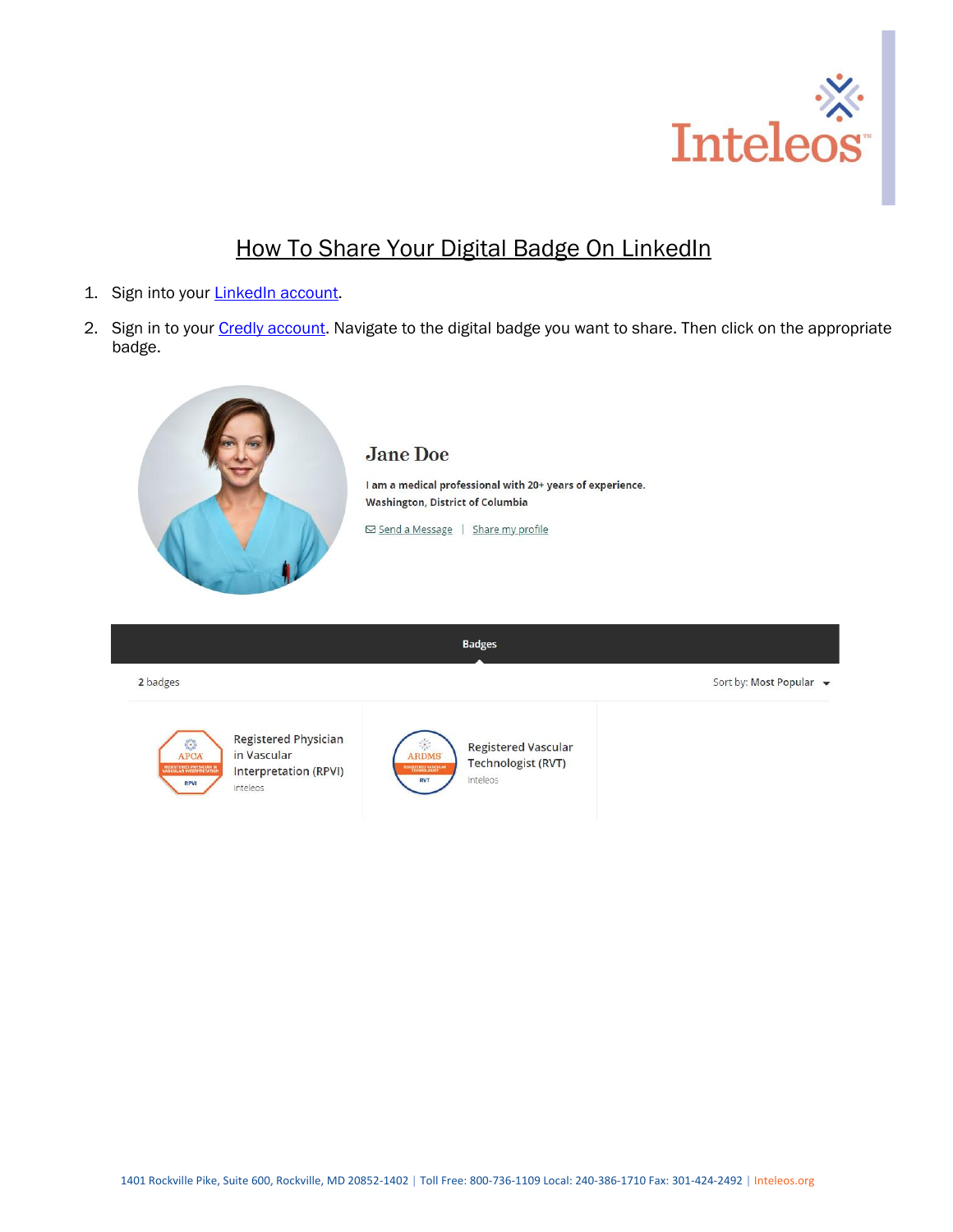

3. Once your click on the badge you want to share. You will be brought to this screen. Click the Share button.

| This badge was issued to Jane Smith on 31 March 2021.             |                                                                                                                                                                                                                                                                                                        | Share<br> |  |  |  |  |
|-------------------------------------------------------------------|--------------------------------------------------------------------------------------------------------------------------------------------------------------------------------------------------------------------------------------------------------------------------------------------------------|-----------|--|--|--|--|
|                                                                   | <b>Registered Vascular Technologist (RVT)</b><br><b>Issued by Inteleos</b><br>The Registered Vascular Technologist (RVT) certification raises the standard of vascular ultrasound                                                                                                                      |           |  |  |  |  |
| <b>ARDMS</b><br><b>REGISTERED VASCULAR</b><br><b>TECHNOLOGIST</b> | practice worldwide and promotes best practices for enhanced patient safety. It is designed to<br>certify medical professionals in the vascular ultrasound field. By earning the RVT certification,<br>healthcare professionals gain a critical edge in promoting public safety in vascular ultrasound. |           |  |  |  |  |

## **Skills**

**RVT** 

**Type:** Certification

| American Registry For Diagnostic Medical Sonography (ARDMS) |                                               | <b>Patient Care And Safety</b> |  |
|-------------------------------------------------------------|-----------------------------------------------|--------------------------------|--|
| <b>Quality Assurance In Vascular Imaging</b>                | <b>Registered Vascular Technologist (RVT)</b> |                                |  |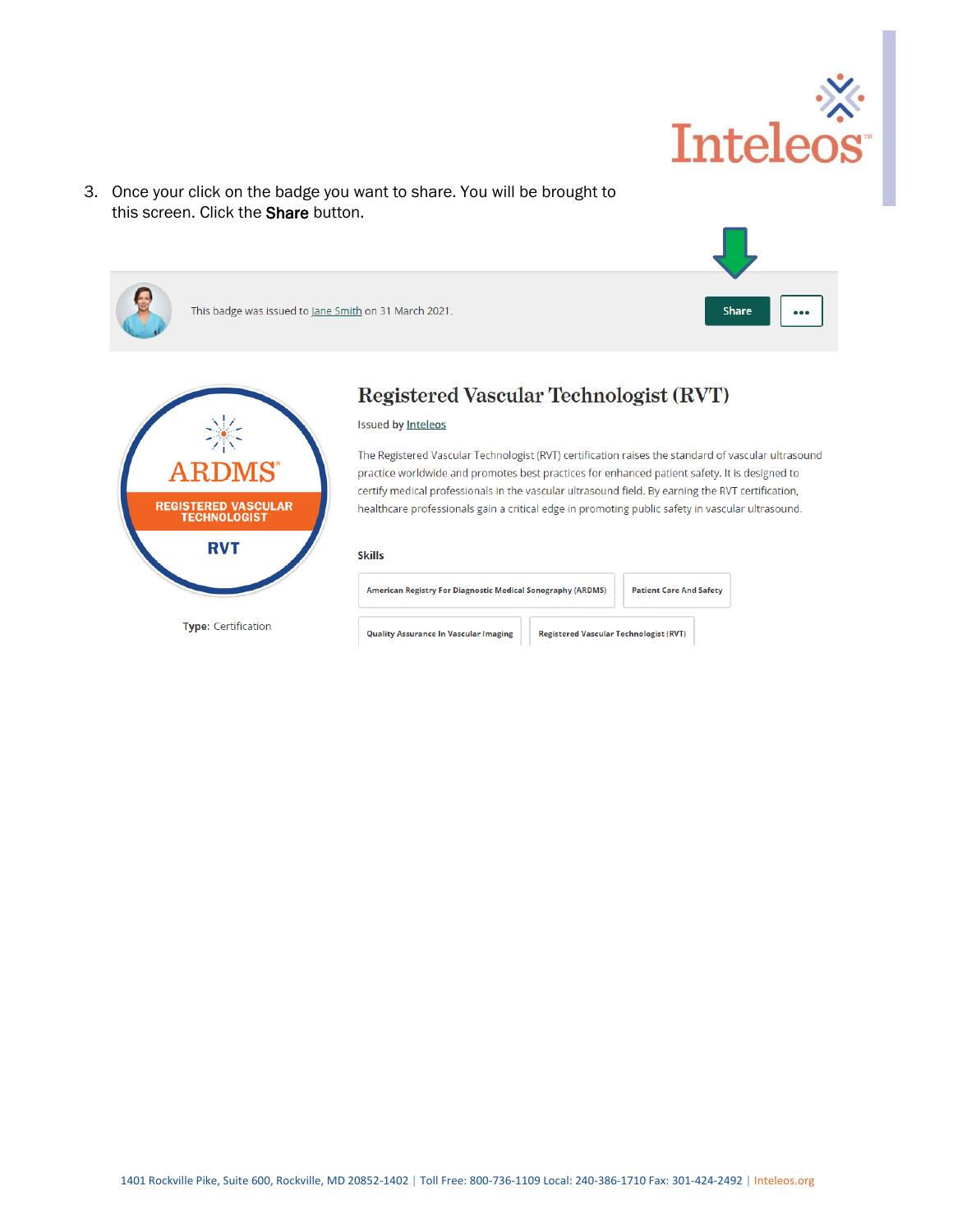

- 4. You will then be navigated to the Share Your Badge page. From here click on the LinkedIn icon. You will be asked if you want to share you badge on your profile or if you want to just share it as an update. Choose the appropriate option(s) for you.
- 5. If you want to share your badge on your profile and on your newsfeed. Please check both boxes for Add To My Profile and Share to my Newsfeed. If you only want to share it on your profile or newsfeed. Click the appropriate boxes.
- 6. Right click the Share To LinkedIn button and then select open in a new tab. This will allow you to copy the necessary information from the page below to your LinkedIn profile.

|    | <b>ARDMS</b><br><b>REGISTERED VASCULAR</b><br><b>RVT</b>                                                                                                                         |   | <b>Issued by Inteleos</b> |   | <b>Registered Vascular Technologist (RVT)</b> |               |                   |   |                          |  |
|----|----------------------------------------------------------------------------------------------------------------------------------------------------------------------------------|---|---------------------------|---|-----------------------------------------------|---------------|-------------------|---|--------------------------|--|
| in |                                                                                                                                                                                  | f | 톷                         | κ | $\Box$                                        | $\mathscr{O}$ | $\langle \rangle$ | ↓ |                          |  |
|    | <b>LinkedIn</b><br>Account connected! Now share your achievement:<br>M Add to Profile<br>Share to Feed<br><b>Optional Message</b><br>View my verified achievement from Inteleos. |   |                           |   |                                               |               |                   |   |                          |  |
|    |                                                                                                                                                                                  |   |                           |   |                                               |               |                   |   | <b>Share to LinkedIn</b> |  |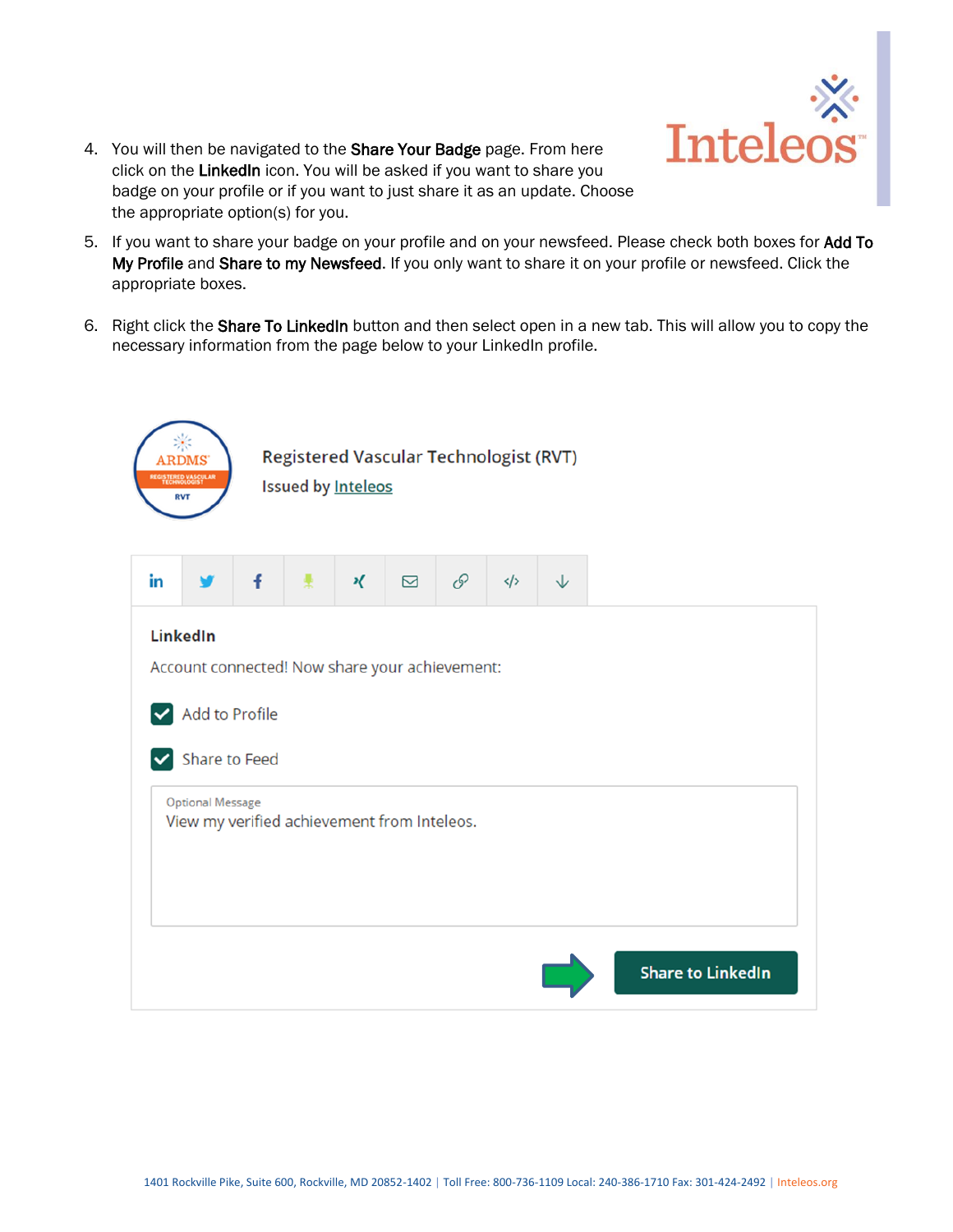

- 7. You will then receive a message on your Share My Badge page that will say your badge has been broadcast to your LinkedIn newsfeed.
- 8. The Certification name in the Name field, Issuing Organization, Issue Date and Credential URL will be auto populated. Please confirm to ensure the information is accurate.

| Registered Vascular Technologist (RVT) |   |                                 |  |
|----------------------------------------|---|---------------------------------|--|
| Issuing Organization *                 |   |                                 |  |
| ARDMS                                  |   |                                 |  |
| <b>Issue Date</b><br>March             |   | <b>Expiration Date</b><br>Month |  |
| 2021                                   | ▼ | Year                            |  |
| Credential ID                          |   |                                 |  |
|                                        |   |                                 |  |

We no longer share changes to licenses & certifications with your network. Learn how these are shared and when